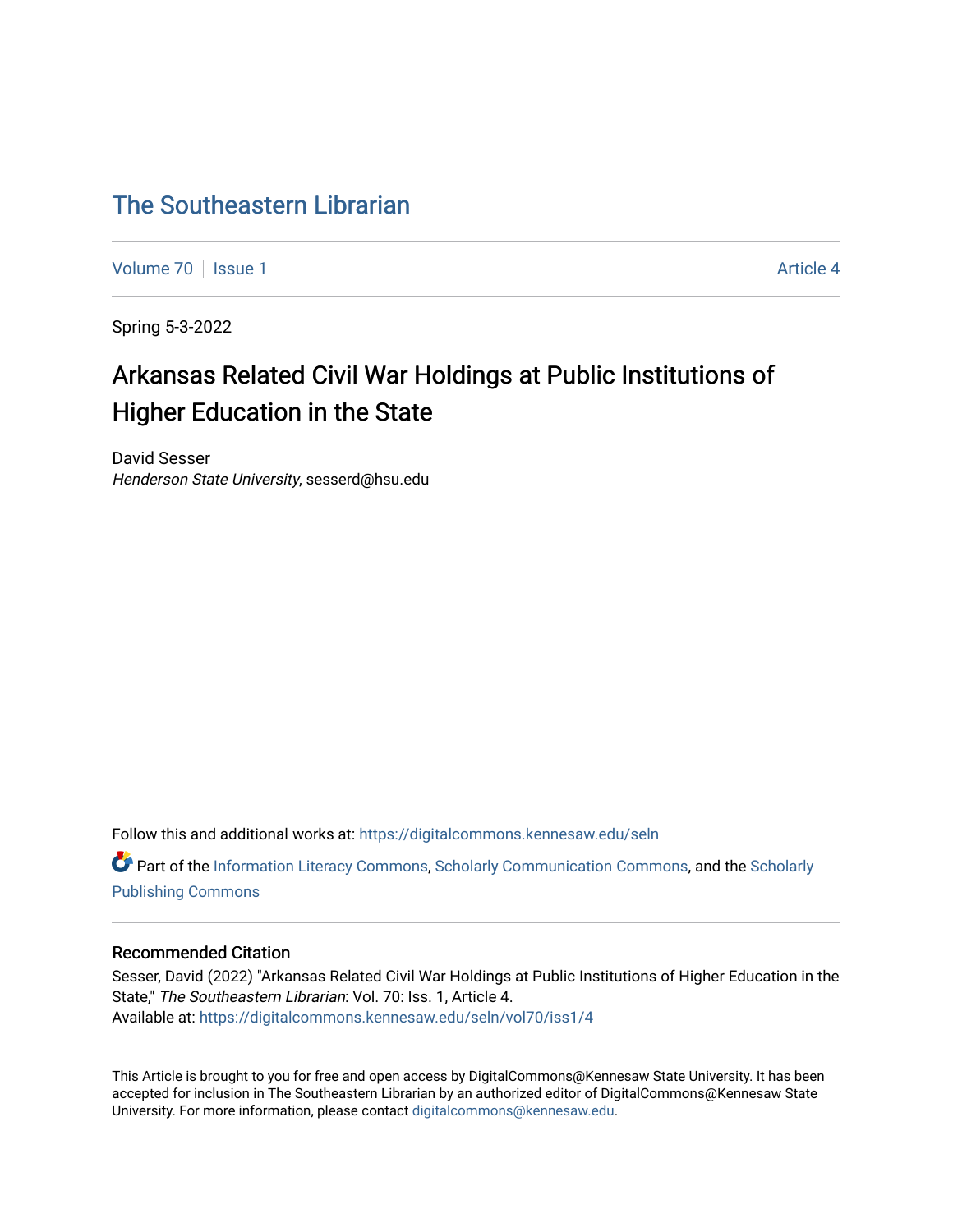



Arkansas Related Civil War Holdings at Public Institutions of Higher Education in the State

David Sesser<sup>a</sup> (sesserd@hsu.edu) <sup>a</sup>Henderson State University, Arkadelphia, Arkansas, USA

## **ABSTRACT**

An examination of a library collection using an existing comprehensive bibliography on a particular subject allows librarians to make collection development decisions. In this study, the collections of each public university in Arkansas is examined for Civil War related titles, compiled from two historiographical articles which appeared in the *Arkansas Historical Quarterly*. The results indicate that collections in the state contain a wide range of items included in the search. The data gathered in this project may help librarians at these institutions and others in the state determine what items need to be added to their respective collections in order to more fully support the curriculum offered.

## **KEYWORDS**

Arkansas, Civil War, Checklist

## **INTRODUCTION**

The development of library collections at academic libraries has focused on supporting the research and teaching needs of individual institutions. Collections must support the coursework offered by the institution. This study uses the checklist method to examine the Civil War related holdings at public universities in Arkansas with particular attention paid to resources related to the conflict in the state. The author seeks to confirm that the institutions studied have robust holdings related to the Civil War in Arkansas.

#### **LITERATURE REVIEW**

The checklist method is a tried and true tool to evaluate holdings in collections. In the book, *Guide to the Evaluation of Library Collections*, Lockett details the steps in the use of the checklist method with librarians using standard catalogs, specialized lists, and bibliographies, among other resources, to compare the items on the list with works held in the collection. The lists used to compile the titles being checked need to be tailored to the mission of the library. A corresponding high number of listed items held in the collection signified a successful collection development policy (Lockett, 1989).

Porta and Lancaster emphasized that checklist projects need to check a bibliography or other resources against the holdings in a collection. The method is used to identify weaknesses in the collection but, care should be taken when selecting bibliographies and other resources for comparison (Porta & Lancaster, 1988). Lundin (1989) wrote, "Public libraries need to be aware of their readers and to select and evaluate with a balanced view: a delicate balance of community needs and bibliographic control" and the checklist method is an appropriate tool to meet this goal (p. 111).

Tiered lists including seminal works along with recommended titles give librarians an opportunity to check their collection to see if it effectively covers a particular subject or if more attention needs to be given to collection development in that area. Tiered checklists break titles into groups that are deemed to be essential, highly recommended, recommended, or listed, giving evaluators a way to rate the importance of each work to the collection. Seminal works are those that have a great influence in a particular field of study. Dennison (2000) argued that an advantage of checklist studies allows librarians to determine the effectiveness of holdings in a particular area.

Works examining the checklist method when surveying subject specific collections include Coale's (1965) review of the Latin American Colonial history items held by the Newberry Library. Coale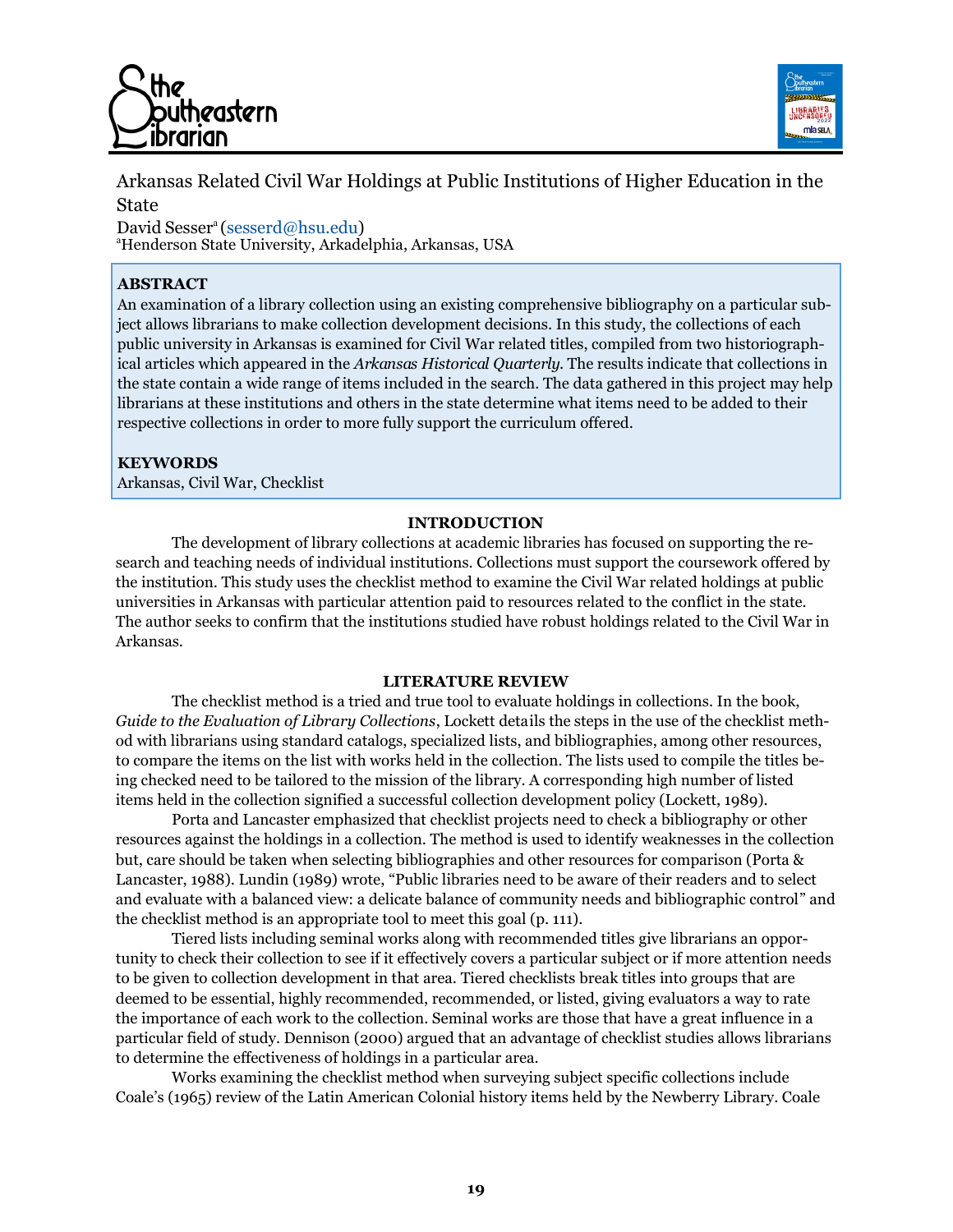found the process to be tedious and time consuming, but ultimately worth the effort as it could be performed by a relatively inexperienced staff member under the supervision of a trained librarian. The checklist method can also be used to build a collection, as discussed by Matz (2004) in his work focused on building a graphic novel collection.

More recent scholarship has explored the role of the checklist method in the evaluation of electronic resources. Nisonger (2008) explored the history of the method and examined the holdings to two databases using the citations from two journals. Nisonger found that full-text databases at the time of the examination lacked true comprehensiveness with many still containing large numbers of citations and lacking full-text access to the articles used in his sample.

Civil War literature includes a number of primary sources, edited collections, and secondary sources published well after the conclusion of the conflict. McPherson (2014) argued that the study of the war and the continued publication of new works on the topic were due to several reasons, including the scale of the conflict and the immense human toll suffered by both sides. Ross (2007) examined the number of scholarly works on the war published and reviewed by academic journals in three distinct time periods from the early 1960s to the early 2000s. Ross found that Civil War related materials were more likely to be reviewed in the *Journal of Southern History* rather than the *Journal of American History* but books on the topic still made up a significant portion of the reviews that appeared in both publications.

#### **The Civil War in Arkansas**

Located in what became known as the Trans-Mississippi Theater of the war, Arkansas seceded from the Union after the firing on Fort Sumter and after refusing President Lincoln's call for troops to put down the rebellion. Joining the Confederate States of America, the state provided troops for both sides in the conflict. The southern and eastern portions of the state supported secession and the war while opposition to the conflict existed in large numbers in northern Arkansas. Hundreds of military engagements occurred in the state during the conflict with only a few large-scale battles, including Pea Ridge, Prairie Grove, Helena, Little Rock, and Jenkins' Ferry. A Unionist government was installed in the Little Rock in 1864 after the capital fell to Federal forces, leading to two state governments claiming control of Arkansas for the last years of the war (Jenkins, 2019).

#### **METHOD**

#### **Institutions in this Study**

Included in this study are the ten public institutions of higher education in Arkansas which award an undergraduate degree in history. Community colleges and specialized institutions of higher education are not included. The institutions included are: Arkansas State University (ASU), Arkansas Tech University (ATU), Henderson State University (HSU), Southern Arkansas University (SAU), University of Arkansas, Fayetteville (UA), University of Arkansas at Fort Smith (UAFS), University of Arkansas at Little Rock (UALR), University of Arkansas at Monticello (UAM), University of Arkansas at Pine Bluff (UAPB), and University of Central Arkansas (UCA).

In addition to the undergraduate degree in history offered at each institution, six of the institutions (ASU, ATU, HSU, UA, UALR, and UCA) all offer graduate coursework in the field. Examinations of the catalogs of each institution reveal that all ten institutions offer specific undergraduate coursework in the Civil War. Three of the institutions (ASU, UA, and UCA) offer specific graduate history coursework in the Civil War. Each institution also offers an undergraduate course in Arkansas history.

#### **Checklist Method**

The checklist method is a useful tool in determining the frequency of holdings in specific collections, employed by researchers to determine the quality of the holdings. By using either one or multiple bibliographies on a particular subject, librarians can determine if any seminal works are missing from the collection. The procedure for using the checklist method includes identifying appropriate lists or bibliographies, comparing the lists to holdings, and analyzing the trends that emerge (Wallace and Van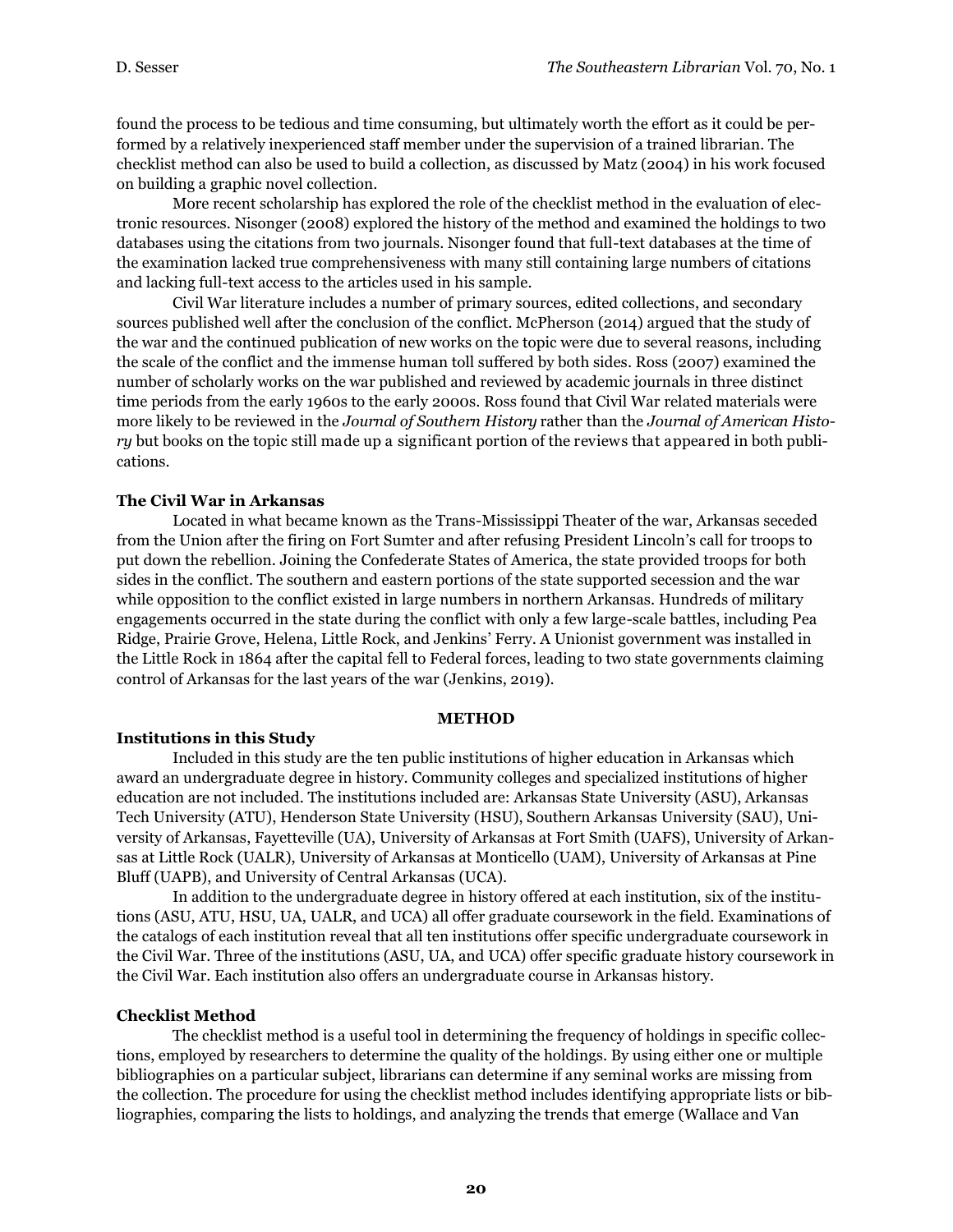Fleet, 2000).

#### **Checklist for this Evaluation**

The checklist in this evaluation was compiled from two articles that appeared in the *Arkansas Historical Quarterly* approximately two decades apart. The lists are the most comprehensive studies of literature relating to the Civil War in Arkansas. The *Arkansas Historical Quarterly* is the only peerreviewed journal that deals exclusively with the history of the entire state and these two articles are the only attempts to create an exhaustive bibliography related to the war that have ever appeared in the publication. The first, written by Anne J. Bailey and Daniel Sutherland and entitled "The History and Historians of Civil War Arkansas" was published in the autumn 1999 edition of the journal. In the article, the authors examine the histography of the subject from the period immediately following the war until the time the article appeared. Included in the article are published resources, including both monographs and articles appearing in peer-reviewed serials. While most of the works included in the article would be considered secondary sources, the authors also included a number of edited diaries and collections of letters. Dissertations related to the war in Arkansas also appear in the article.

The second article on the topic appeared in the summer 2018 edition of the journal. Entitled "Guns, Trumpets, and More: Recent Scholarship on the Civil War in Arkansas," the work was authored by Buck T. Foster and Christopher R. Mortenson. A continuation of the work started by Bailey and Sutherland, Foster and Mortenson examined works published on the Civil War in Arkansas from 2000 to 2018. The article followed the same format as the original, including secondary sources as well as diaries and letter collections.

To create the list used for this article, the author identified 20 monographs from the two articles which specifically explored the Civil War in Arkansas. In addition to these twenty-secondary works, *The War of the Rebellion: A Compilation of the Official Records of the Union and Confederate Armies*, a primary source including reports and correspondence during the war and included in Bailey and Sutherland's article, was also included on the list. Only works focused on Arkansas, Arkansans, or soldiers serving in Arkansas were included while wider examinations of the war were avoided for this checklist. Other titles appear in each article, however, those titles do not focus on the state and typically examine Arkansas as part of the wider Trans-Mississippi Theater. The authors of the works include university professors in the state, professional historians, military officers, and dedicated Civil War buffs, among others.

In the checklist method, the compiled list of works is compared to the holdings of institutions. In this project, the titles were searched in each institution's OPAC. Items were first searched by title and then by author if no results were found during the initial query. If the institution held a physical copy of the work in its collection, the work was listed as a "holding" and if the library did not have a copy, it was listed as a "non-holding." Any edition of the work would lead to a recording of "holding" while items held in circulating, non-circulating, or microfilm collections would lead to the same result. Electronic copies were not considered in this study.

## **RESULTS**

The checklist method revealed that all but one institution held more than 50% of the works included on the list. The University of Arkansas, Fayetteville, the only institution in the state offering a doctoral degree in history, was also one of only two institutions to hold more than 95% of the titles. Interestingly, the University of Arkansas at Monticello, the institution with the lowest enrollment, held as many titles as the largest university in the state (see Appendix A). The average percentage of holdings on the checklist across public institutions in the state is 75.72%.

In order to understand why institutions in the state had such a disparate number of items on the checklist, a better understanding of the authors of the works as well as the work of professors at institutions in the state was needed. The author with the most works on the list was Mark Christ, formerly of the Arkansas Historic Preservation Program and a staff member of the Central Arkansas Library System. Christ edited the only work that every library held, *Rugged and Sublime: The Civil War in Arkansas*, published in 1994.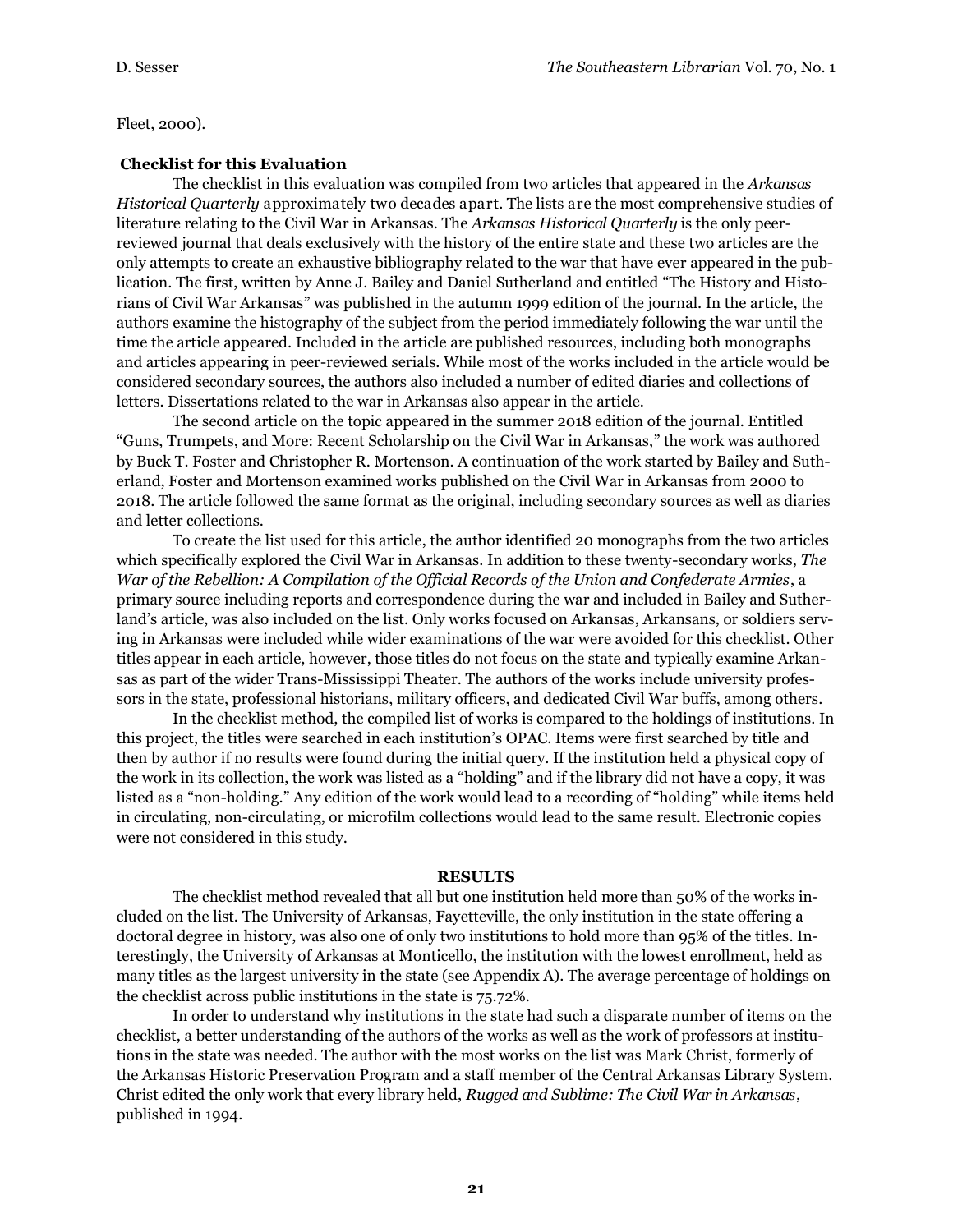Other authors included on the list were previously employed at public institutions of higher education in the state at the time they published titles included in the checklist, including Charles Moneyhon at the University of Arkansas at Little Rock and William Shea at the University of Arkansas at Monticello. With active researchers on the faculty of these institutions, it was reasonable to assume that this helped drive the acquisition of at least some of the titles included on the checklist.

#### **Limitations**

The catalogs of each institution were checked in the summer of 2021, and it could be noted that additional items may have been added to the collection at a later date. At the time of this study, no other comprehensive examinations of Civil War titles related to Arkansas had been published, leaving the two articles used in this study as the only bibliographies available on this topic.

#### **CONCLUSION**

The libraries at public institutions of higher education in Arkansas hold a wide range of works related to the Civil War in the state. This checklist allowed the author to determine which institutions offer library resources to support courses in Civil War and Arkansas history, with the majority of colleges and universities offering items in those subject areas. The data collected may allow librarians at each institution to determine what items should be added to their collection in order to continue to support the coursework offered by their institution.

Future researchers could modify this study for checklist examinations of the holdings of academic libraries in other states. The process could be used for a similar study related to Civil War holdings or any topic where a comprehensive bibliography exists.

While this study and others like it can identify holes in collections, libraries need a robust budget to fill those holes. This specific study could identify an area that needs attention at a particular library but without the appropriate budgetary resources to fill those holes, the work could be for naught.

#### **REFERENCES**

- Bailey, A. J., & Sutherland, D. E. (1999). The history and historians of Civil War Arkansas. *The Arkansas Historical Quarterly*, *58*(3), 233–263.
- Coale, R. P. (1965). Evaluation of a research library collection: Latin-American colonial history at the Newberry. *The Library Quarterly: Information, Community, Policy, 35*(3), 173-184.
- Dennison, R. F. (2000). Quality assessment of collection development through tiered checklists: Can you prove you are a good collection developer? *Collection Building, 19*(1), 24-26.
- Foster, B. T., & Mortenson, C. R. (2018). Guns, trumpets, and more: recent scholarship on the Civil War in Arkansas. *The Arkansas Historical Quarterly*, *77*(2), 91–112.
- Jenkins, J. (2019). Civil War Timeline. *Encyclopedia of Arkansas*. https://encyclopediaofarkansas.net/ entries/civil-war-timeline-5336/

Lockett, B. (Ed.). (1989). *Guide to the evaluation of library collections*. American Library Association.

- Lundin, A. H. (1989). List-checking in collection development: An imprecise art. *Collection Management, 11*(3/4), 103-112.
- Matz, C. (2004). Collecting comic books for an academic library. *Collection Building, 23*(2), 96-99.
- McPherson, J. (2014). Why the Civil War still matters. *Journal of the Rutgers University Libraries, 66*(1), 22-33.
- Nisonger, T. E. (2008). Use of the checklist method for content evaluation of full-text databases. *Library Resources and Technical Services, 52*(1), 4-17.
- Porta, M. & Lancaster, F. (1988). Evaluation of a scholarly collection in a specific subject area by bibliographic checking: A comparison of sources. *Libra*, 38(2), 131-37.
- Ross, D. J. J. (2007). An inexhaustible supply of fresh literature on the Civil War. *Journal of Scholarly Publishing, 39*(1), 63-71.
- Wallace, D. & Van Fleet, C. (2001) *Library evaluation: A casebook and can-do guide*. Libraries Unlimited.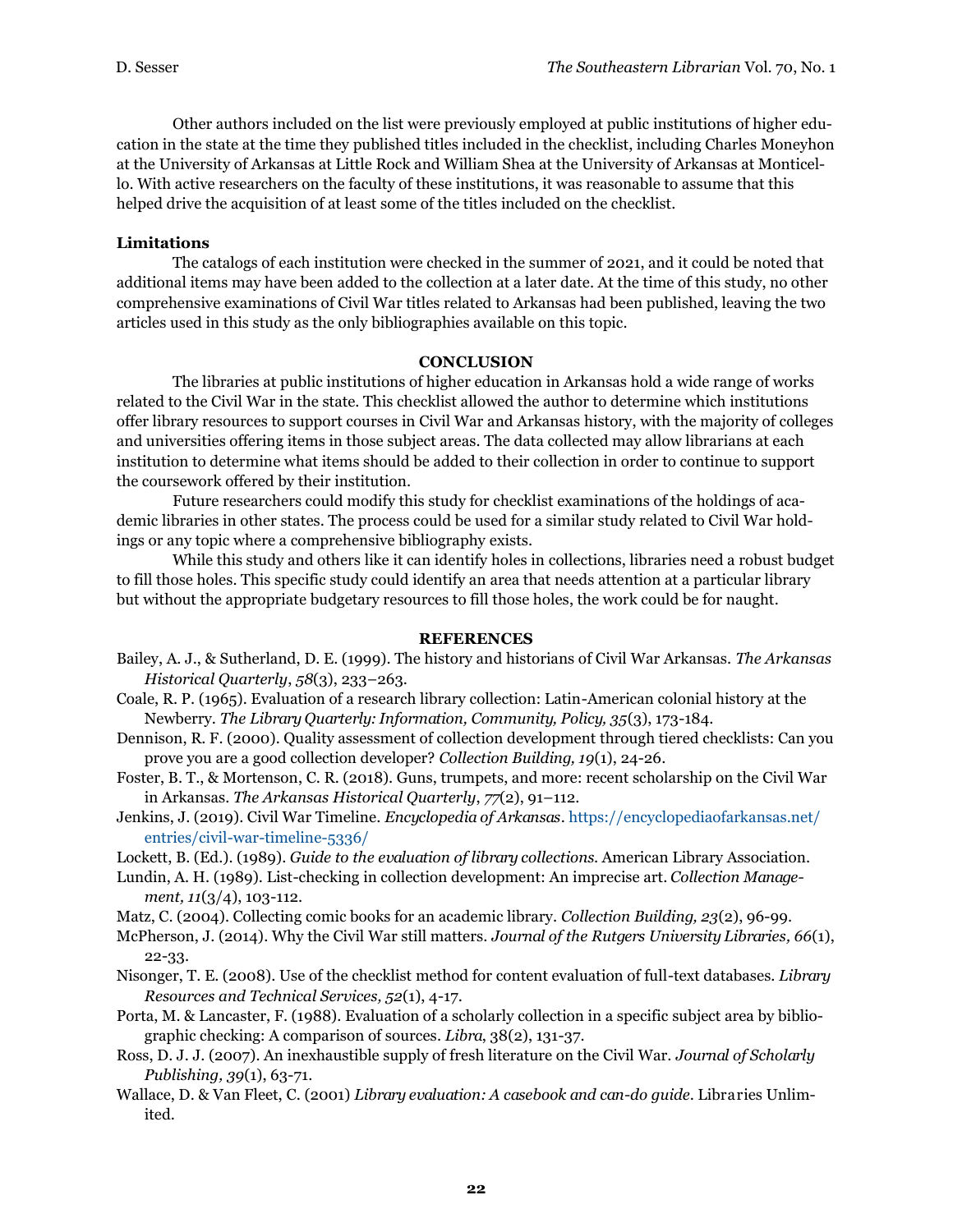|                                                                      | ASU | ATU   | HSU   | SAU   | ß     | UAFS  | UALR         | <b>UAM</b>  | UAPB                                      | UCA |
|----------------------------------------------------------------------|-----|-------|-------|-------|-------|-------|--------------|-------------|-------------------------------------------|-----|
| War of the Rebellion                                                 | Ξ   | z     | Ξ     | Ξ     | ≖     | Z     | Ξ            | Ξ           | z                                         | z   |
| Arkansas in War and Reconstruction, 1861-1874                        | Ξ   | z     | Ξ     | ェ     | ᇁ     | Ξ     | ェ            | ᇁ           | z                                         | 出   |
| Reluctant General: The Life and Times of Albert Pike                 | 出   | ᇁ     | Z     | z     | ᇁ     | ェ     | z            | ェ           | z                                         | ᇁ   |
| Arkansas and the Civil War                                           | Ξ   | ᇁ     | Ξ     | Ξ     | Ξ     | Ξ     | Ξ            | 工           | z                                         | Ξ   |
| Confederate Arkansas: The People and Policies                        | ェ   | ェ     | ェ     | ᇁ     | ᇁ     | ェ     | ェ            | ᇁ           | z                                         | ェ   |
| ppi South<br>Kirby Smith's Confederacy: The Trans-Mississi           | z   | ᄑ     | ᇁ     | ᇁ     | ᄑ     | z     | z            | ᇁ           | z                                         | ᇁ   |
| Pat Cleburne, Confederate General: A Definitive Biography            | 工   | ᇁ     | Ξ     | 工     | 工     | z     | z            | ᇁ           | z                                         | Ξ   |
| Arkansas Confederates in the Western Theater                         | Ξ   | z     | 工     | Ξ     | Ξ     | Z     | Ξ            | ≖           | z                                         | Ξ   |
| enkins Ferry<br>Steele's Retreat from Camden & The Battle of J. $\,$ | ᇁ   | ᇁ     | ᇁ     | ᇁ     | ᇁ     | z     | ᇁ            | ᇁ           | ᇁ                                         | ᇁ   |
| Rebellion and Realignment: Arkansas's Road to Secession              | ᄑ   | ᇁ     | ᄑ     | ᄑ     | ᄑ     | ᄑ     | ᄑ            | 工           | z                                         | ⊞   |
| Pea Ridge: Civil War Campaign in the West                            | Ξ   | Ξ     | ᇁ     | 出     | ᇁ     | ᇁ     | 出            | Ξ           | z                                         | Ξ   |
| The Impact of the Civil War and Reconstruction on Arkansas           | Ξ   | Ξ     | Ξ     | Ξ     | ᄑ     | Ξ     | Ξ            | Ξ           | z                                         | Ξ   |
| Rugged and Sublime: The Civil War in Arkansas                        | Ξ   | ᇁ     | 工     | 工     | 工     | Ξ     | 工            | 工           | 工                                         | Ξ   |
| Fields of Blood: The Prairie Grove Campaign                          | 出   | ᇁ     | 出     | Ξ     | Ξ     | 出     | 工            | ᇁ           | z                                         | 工   |
| بم<br>Civil War Arkansas, 1863: The Battle for a Stat                | ᇁ   | ェ     | ᇁ     | ェ     | ェ     | ᇁ     | ェ            | ェ           | z                                         | ᇁ   |
| The Camden Expedition of 1864                                        | z   | z     | 出     | Ξ     | Ξ     | Ξ     | Ξ            | Ξ           | z                                         | z   |
| Invisible Hero: Patrick R. Cleburne                                  | ᇁ   | z     | z     | Ξ     | Ξ     | z     | z            | ᄑ           | z                                         | z   |
| "All Cut to Pieces and Gone to Hell"                                 | 工   | ᇁ     | Ξ     | 工     | 工     | 工     | z            | ᄑ           | z                                         | 工   |
| The Die is Cast: Arkansas Goes to War, 1861                          | Ξ   | z     | Ξ     | Ξ     | 工     | Ξ     | 出            | ᇁ           | 出                                         | Ξ   |
| 's Civil War<br>Competing Memories: The Legacy of Arkansas           | z   | ᄑ     | Ξ     | ᄑ     | ᄑ     | Ξ     | z            | ᄑ           | z                                         | Ξ   |
| Soldiers in the Army of Freedom                                      | z   | z     | Ξ     | z     | z     | Η     | z            | z           | z                                         | z   |
|                                                                      |     |       |       |       |       |       |              |             |                                           |     |
|                                                                      |     |       |       |       |       |       |              |             |                                           |     |
| Percentage of titles held                                            | 81% | 71.4% | 90.5% | 90.5% | 95.2% | 71.4% | 66.7%        | 95.2%       | $14.3\%$                                  | 81% |
| Note: Titles are in order by publication date.                       |     |       |       |       |       |       | $\,$ II<br>Η | Holdings, N | No Holdings<br>$\ensuremath{\mathsf{II}}$ |     |

Appendix A<br>Checklist Title Holdings by Institution **Checklist Title Holdings by Institution**

**23**